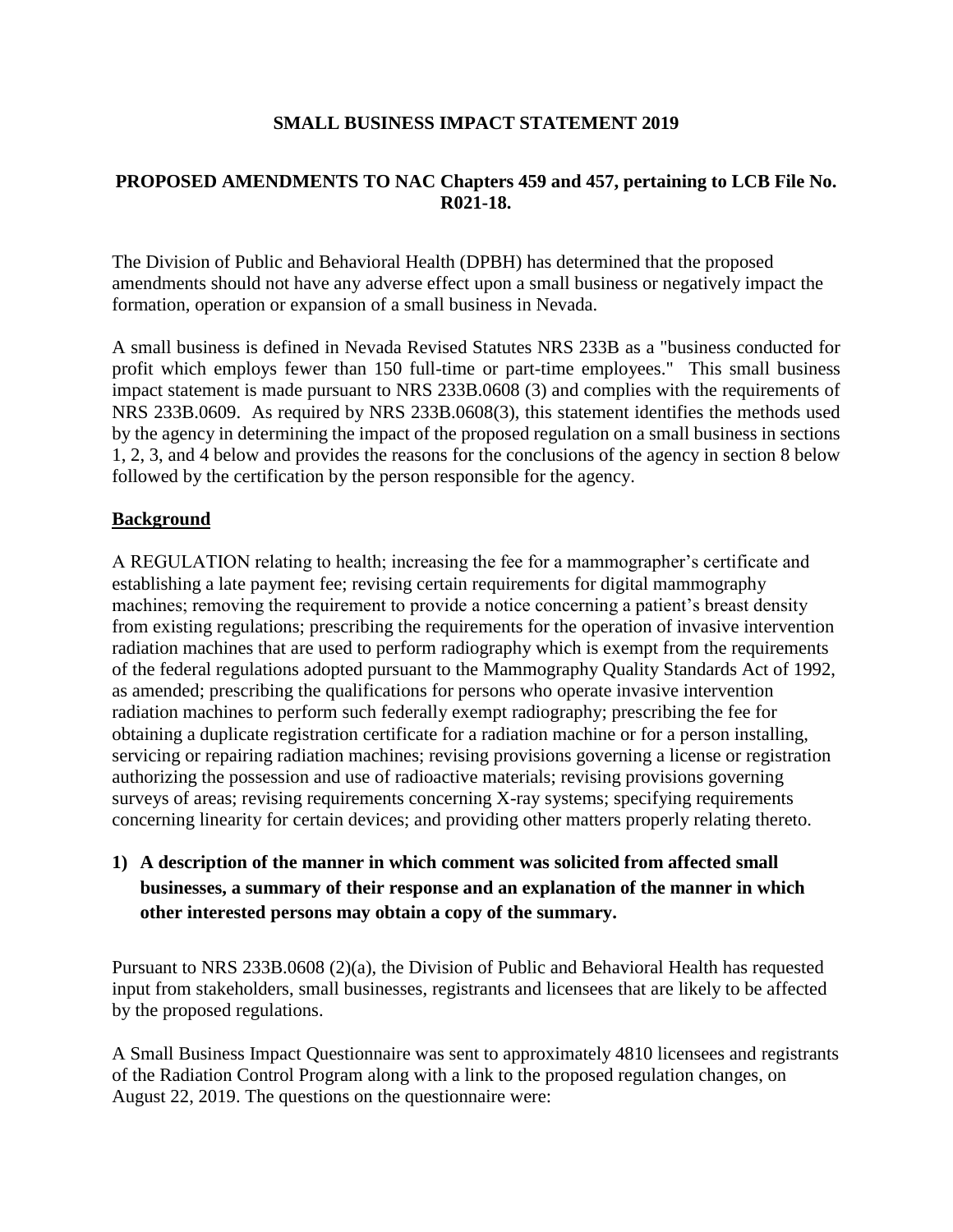- 1) How many employees are currently employed by your business?
- 2) Will a specific regulation have an adverse economic effect upon your business?
- 3) Will the regulation(s) have any beneficial effect upon your business?
- 4) Do you anticipate any indirect adverse effects upon your business?
- 5) Do you anticipate any indirect beneficial effects upon your business?

#### **Summary of Response**

## **Summary of Comments Received (126 responses were received out of 4810 small business impact questionnaires distributed)**

| Will a specific<br>regulation have an<br>adverse economic<br>effect upon your<br>business? | Will the regulation $(s)$<br>have any beneficial<br>effect upon your<br>business? | Do you anticipate any<br>indirect adverse<br>effects upon your<br>business? | Do you<br>anticipate any<br>indirect<br>beneficial<br>effects upon<br>vour business? |
|--------------------------------------------------------------------------------------------|-----------------------------------------------------------------------------------|-----------------------------------------------------------------------------|--------------------------------------------------------------------------------------|
| $Yes - 6$                                                                                  | $Yes-1$                                                                           | $Yes-4$                                                                     | <b>Yes</b>                                                                           |
| $No-73$                                                                                    | $No-78$                                                                           | $No-73$                                                                     | N <sub>0</sub>                                                                       |
| Unknown $-47$                                                                              | Unknown $-47$                                                                     | Unknown $-49$                                                               | Unknown $-50$                                                                        |

| Number of                         | <b>Adverse</b>      | <b>Beneficial</b> | <b>Indirect</b>  | <b>Indirect</b>     |
|-----------------------------------|---------------------|-------------------|------------------|---------------------|
| <b>Respondents</b><br>out of 4810 | economic<br>effect? | effect?           | adverse effects? | beneficial effects? |
| 126                               |                     |                   |                  |                     |

#### **2) Describe the manner in which the analysis was conducted.**

The Division of Public and Behavioral Health prepared and distributed a Small Business Impact Questionnaire to all licensees and registrants of the Radiation Control Program. The responses received were analyzed using a spreadsheet formatted to quantify total responses and comments. A Public Workshop will be held on October 28, 2019 allowing for further input by the public and regulated community regarding the proposed regulations and how they will impact Small Businesses. These comments will be taken into consideration for possible revisions to the regulations to reduce the economic impact on facilities. Fees structure was discussed with LCB to be more consistent with future regulations. Modifications to the proposed regulations have been made in consideration of this input. The proposed regulations were reviewed through three revisions with LCB to ensure the terminology and fee structure used is appropriate.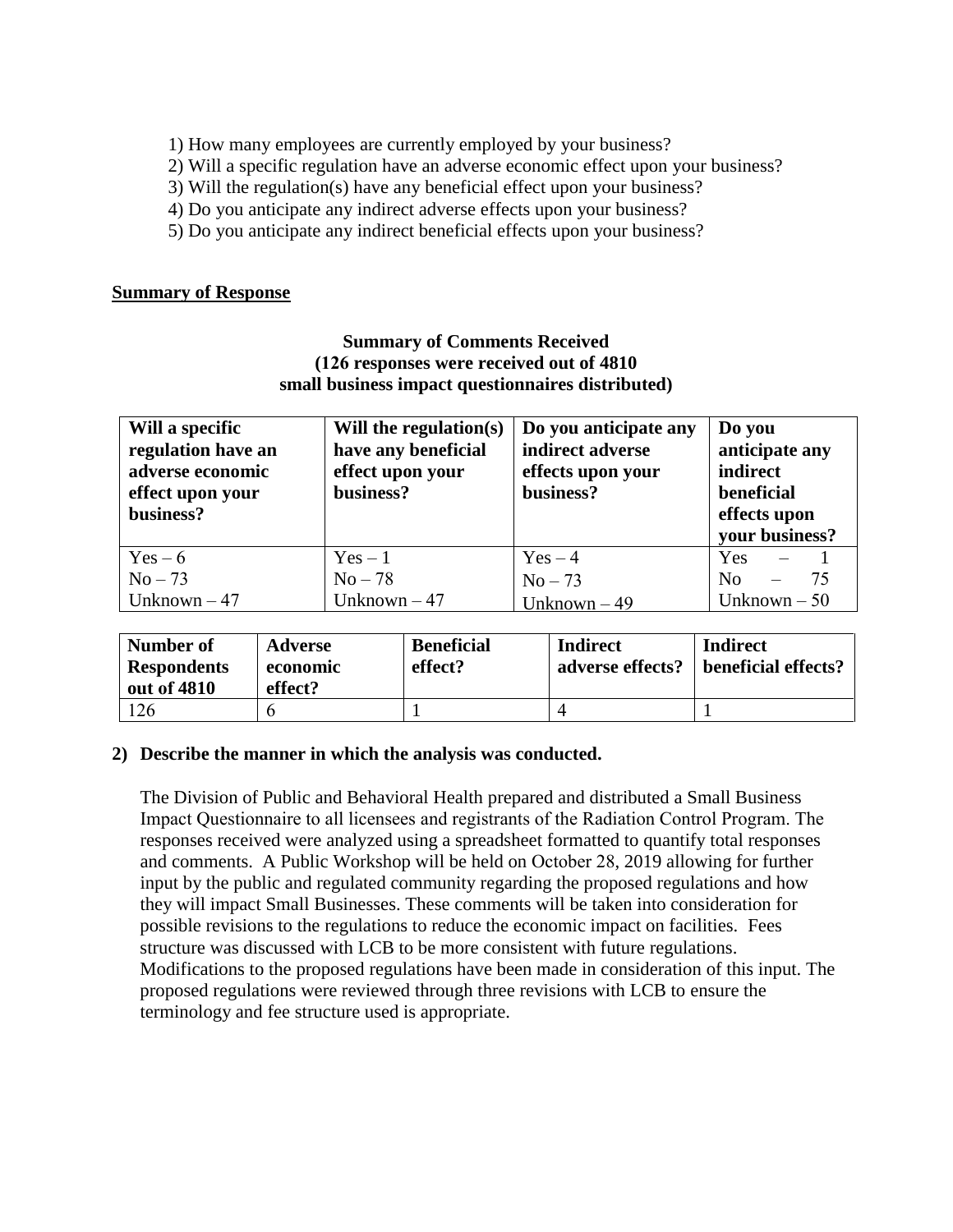**3) The estimated economic effect of the proposed regulation on the small business which it is to regulate including, without limitation both adverse and beneficial effects and both direct and indirect effects.**

There is no estimated economic effect of the proposed regulations on small business.

## **4) Provide a description of the methods that the agency considered to reduce the impact of the proposed regulation on small businesses and a statement regarding whether the agency actually used any of those methods.**

A thorough review was conducted regarding increasing the fees which were closely tailored to the program expenses to minimize the impact. DPBH kept the fees at a minimal level by using efficiencies in the administration of the program including program integration with future licensing requirements.

**5) The estimated cost to the agency for enforcement of the proposed regulation.**

There is minimal cost to the agency for enforcement of the proposed regulations.

**6) If the proposed regulation provides a new fee or increases an existing fee, the total annual amount DPBH expects to collect and the manner in which the money will be used.**

The total annual amount of fees expected is \$17,933.00. This amount reflects an increase of \$10,760.00 annually over the current fees of \$7,173.00 annually. The funds will be used to provide services for the administrative review of mammographer certificate applications and the issuance of mammographer certificates.

# **7) An explanation of why any duplicative or more stringent provisions than federal, state or local standards regulating the same activity are necessary.**

There are no duplicative or more stringent provisions than federal, state or local standards.

# **8) Provide a summary of the reasons for the conclusions of the agency regarding the impact of a regulation on small businesses.**

The agency concludes the proposed regulations will produce a negligible impact on small businesses. The fee increases will cover law mandated fees as well as material and administrative costs associated with processing mammography certificates, their corrections and other amendments as required. Overall, small businesses in the State of Nevada appear not to be impacted by the proposed regulations.

Any other persons interested in obtaining a copy of the summary may e-mail, call, or mail in a request to Glen Gimenez at the Division of Public and Behavioral Health at: